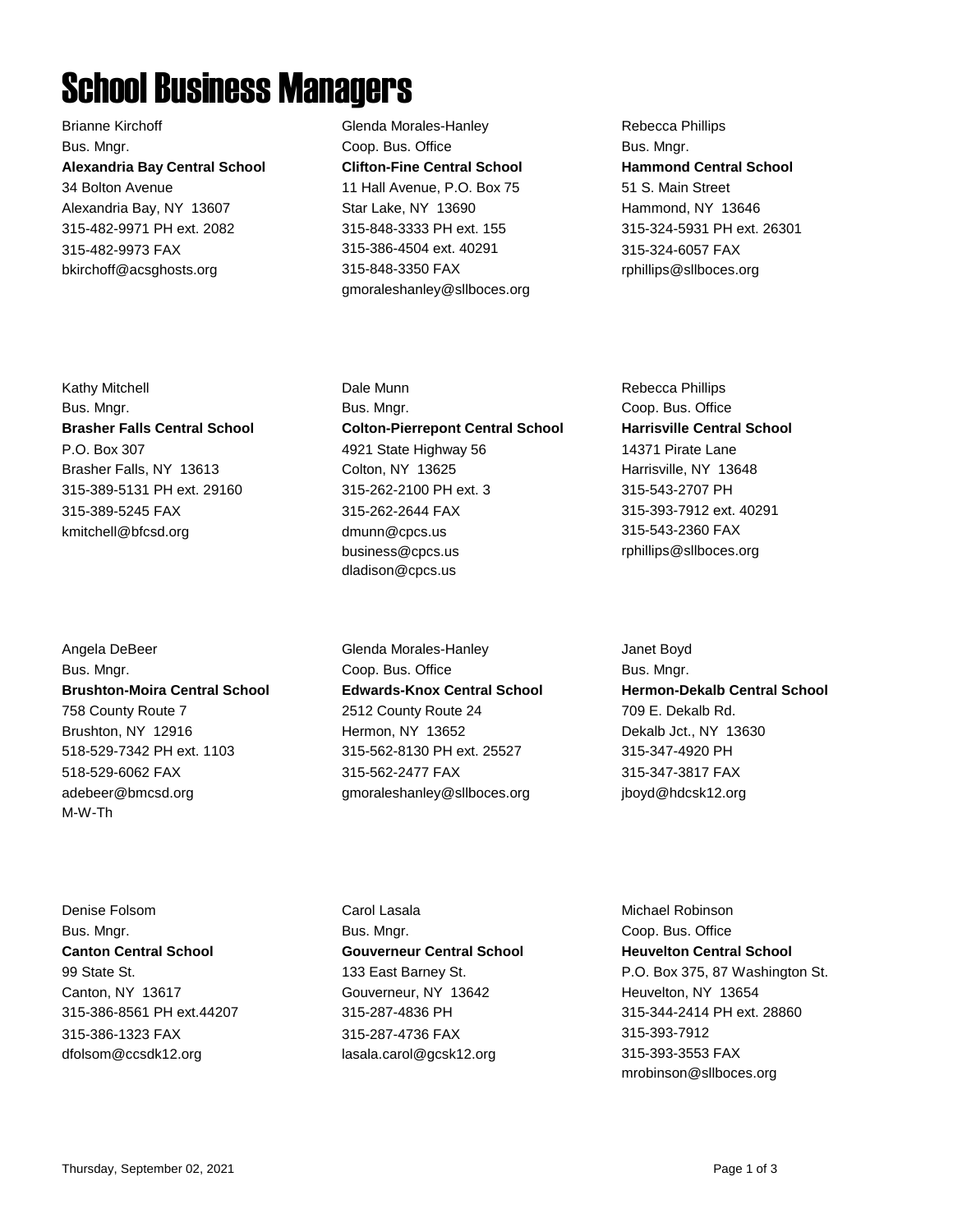Audrey Stevenson Bus. Mngr. **Indian River Central School** 32735B County Route 29 Philadelphia, NY 13673 315-642-3441 PH ext 11186 315-642-3738 FAX audreystevenson@ircsd.org

Michael Robinson Bus. Mngr. **Lisbon Central School** 6866 County Route 10 Lisbon, NY 13658 315-393-4951 PH ext. 23885 315-393-7666 FAX mrobinson@sllboces.org

Julie Abrantes Bus. Mngr. **Madrid-Wadd. Central School** P.O. Box 67 Madrid, NY 13660 315-322-5746 PH ext. 222 315-322-4462 FAX jabrantes@mwcsk12.org kstraight@mwcsk12.org (Supervisor) Debra Finnegan (Treasurer)

Nickolas Brouillette Bus. Mngr. **Massena Central School** 84 Nightengale Avenue Massena, NY 13662 315-764-3700 PH ext. 3006 315-764-3701 FAX nbrouillette@mcs.k12.ny.us

Nicole Ashley Interim Bus Mngr **Morristown Central School** P.O. Box 217 Morristown, NY 13664 315-375-8814 PH ext. 40282 315-393-7912 PH ext. 286 315-375-8604 FAX nashley@sllboces.org

Colleen Ayers Coop. Bus. Office **Parishville-Hopk. Central School** P.O. Box 187, School Street Parishville, NY 13672 315-265-4642 PH ext. 417 315-393-7912 PH 315-268-1309 FAX colleen.ayers@sllboces.org

Lisa Mitras Bus. Mngr. **Norwood-Norfolk Central School** 7852 State Highway 56 Norwood, NY 13668 315-353-9951 PH ext. 2605 315-353-2467 FAX lmitras@nncsk12.org

Kaleb Bertrand Coop. Bus. Office **Ogdensburg Enlarged City School** 1100 State Street Ogdensburg, NY 13669 315-393-7912 PH ext. 40280 315-393-7912 PH ext. 315-375-8604 FAX Kaleb.bertrand@sllboces.org

Laura Hart Bus. Mngr. **Potsdam Central School** 29 Leroy St. Potsdam, NY 13676 315-265-2000 PH ext. 721 315-265-2048 FAX lhart@potsdam.k12.ny.us

Natasha Jock Bus. Mngr. **Salmon River Central School** 637 County Rt. 1 Ft. Covington, NY 12937 518-358-6611 PH 518-358-3492 FAX njock@srk12.org

Patricia Smithers Coop. Bus. Office **Ogdensburg Enlarged City School** 1100 State Street Ogdensburg, NY 13669 315-393-7912 PH ext. 40280 315-393-3553 FAX psmithers@sllboces.org

Michael Tallman School District Treasurer **St. Regis Falls Central School** P.O. Box 28, 3372 St. Rte. 11 Malone, NY 12953 518-483-6420 ext.1015 518-483-2178 FAX mtallman@fehb.org Tue-Thurs